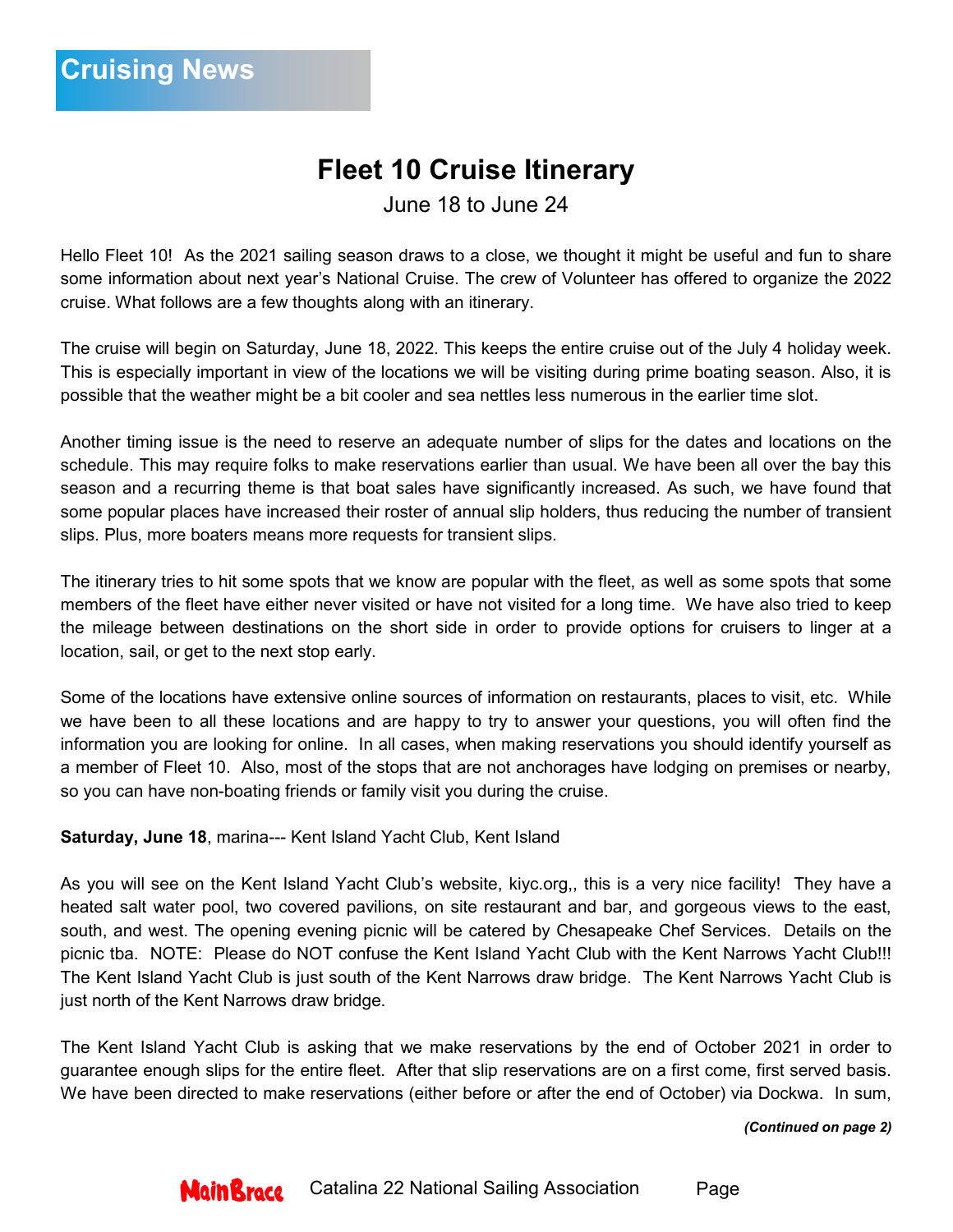#### *(Continued from page 1)*

if you reserve by the end of October 2021 you will definitely have a slip on June 18, 2022. After that date you may, or may not, be able to reserve a slip at that location on that date.

**Sunday, June 19**, anchorage---East Branch, Wye River, preferably Granary Creek or Dividing Creek (13 NM from Kent Island Yacht Club)

This leg of the trip takes you to Eastern Bay, then the Wye River. As such, if it is a nice day for sailing, Eastern Bay and the Miles River provide plenty of water. The east branch of the Wye is gorgeous, and Granary and Dividing Creeks are ideal anchorages. The Granary location provides easy access to a small boat dock, so it is easy to dinghy to land to explore Wye Island, https://dnr.maryland.gov/publiclands/pages/eastern/ wyeisland.aspx. Given the time of year and location, there should be zero sea nettles, so good swimming.

**Monday, June 20**, marina---Higgins Yacht Yard & Marina, St. Michaels (8.6 NM from Granary Creek)

Higgins has a great location for walking to the heart of downtown St. Michaels. Reserve your slip by directly contacting Higgins, higginsyachtyard.com/marina. Higgins will guarantee slips for us until November 1, 2021. Reservations made after that date are on a first come, first served basis.

As you know, the town of St. Michaels has many charms. A few of our favorites are Gourmet by the Bay and the Village Shoppe. Our absolute favorite place to visit and shop when we are in St. Michaels is Simpatico, simpaticostmichaels.com. Almost everything in the store is from Italy. It has the best selection of Italian wines we have found anywhere in the states. If there is sufficient interest, Simpatico's owner, Bobbi Parlett, is willing to host a wine tasting for Fleet 10 on the afternoon of June 10. All the food and wine will be from Italy. Our favorite restaurant in St. Michaels is Limoncello. (Note: Mondays and Tuesdays are half price bottles of wine at Limoncello. This fact did NOT influence the cruise directors in developing this itinerary!)

**Tuesday, June 21**, virtual anchorage---The Mooring Buoys, Annapolis (24.3 NM from St. Michaels)

We have become devoted fans of staying on the mooring buoys when visiting Annapolis. The primary target location is right in front of the Annapolis town dock, adjacent to Spa Creek on one side and the Naval Academy on the other. There are 40 buoys at that location. If the weather is awful, or if there are not enough mooring buoys at this location, there are another 36 mooring buoys at several locations under the bridge in Spa Creek. Check, annapolis.gov/183/Moorings, for details. The basic process is you find an unoccupied buoy and tie up to it. Then call the dockmaster, 410 263-7973, to tell him your buoy number and give him your payment info. Mooring buoys CAN NOT be reserved in advance. You don't ever have to leave the boat, but you can get shower tokens from the dockmaster if you go ashore. There are also slips that can be reserved. You can also anchor further from shore. As you will see on the web page, the mooring buoys are very reasonably priced and conveniently located.

NOTE: Please do NOT confuse the Annapolis mooring buoys with Annapolis Town Dock or Annapolis Marina. The mooring buoys are operated by the city of Annapolis, hence ".gov" in the e mail address. Although there are dinghy docks at numerous locations in Annapolis and Eastport, we always just use the water taxi. It is fast and convenient. A robust list of restaurants, museums, gardens, events, etc. is found at the *(Continued on page 3)*

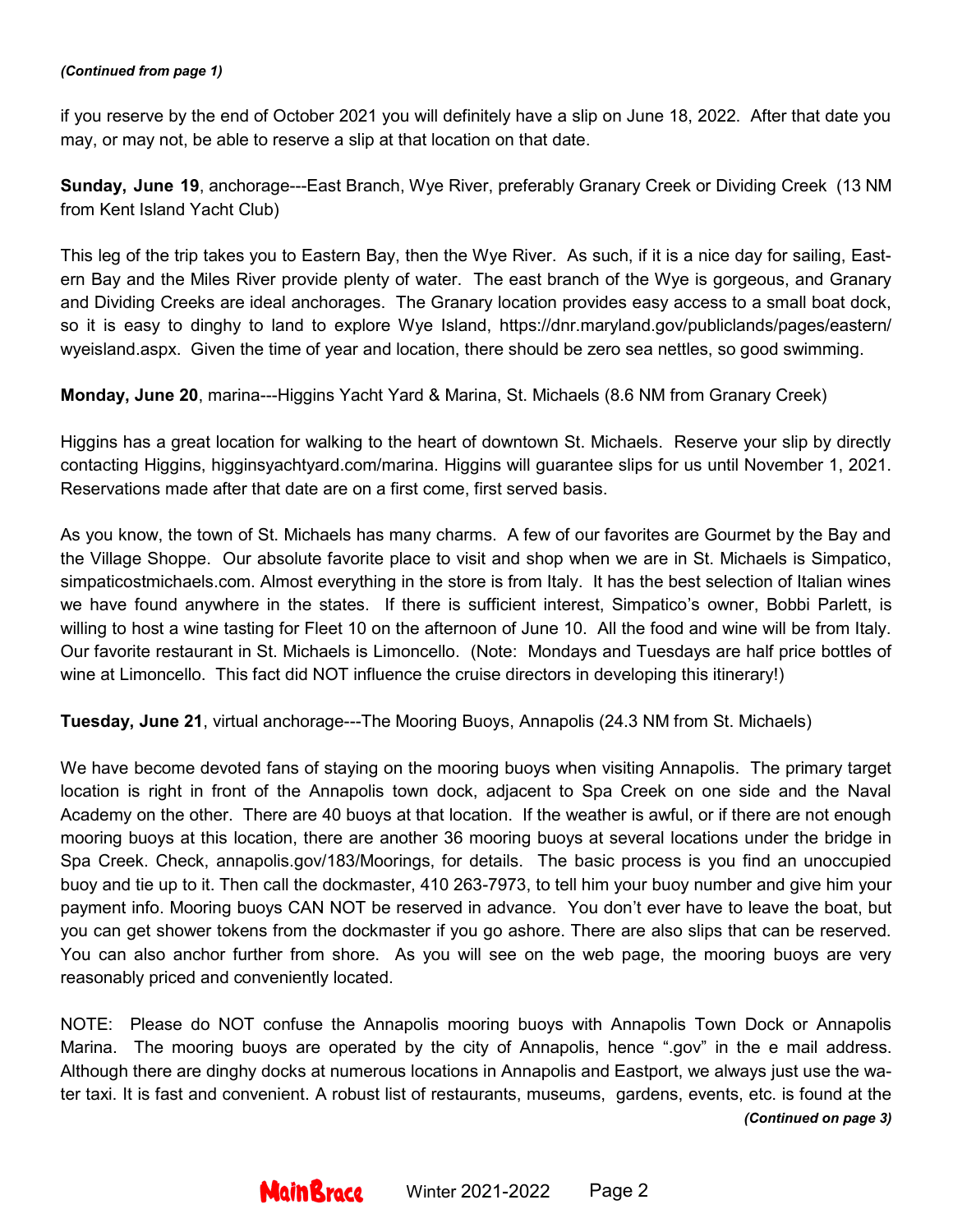#### *(Continued from page 2)*

on line Annapolis visitors guide at visitannapolis.org/plan/visitor-guide/. As a respite from the bustle of the shopping and dining areas of Eastport and Annapolis, the campus of St. John's University is a tranquil place to visit.

## **Wednesday, June 22,** marina---Haven Harbor Marina, Rock Hall (17.2 NM from Annapolis)

This facility has a pool, on site restaurant, and is reasonably close to town, havenharbour.com. NOTE: Please do not confuse Haven Harbor Marina with Haven Harbor South. Haven Harbor Marina is on Swan Creek. Reservations are done directly on the marina's web page and must be made not less than two weeks prior to June 22 in order to guarantee a slip. Again, we advise that you book your slip much earlier than that. You will receive a discount if you identify yourself as a member of Fleet 10. The pavilion next to the pool is being reserved for Fleet 10 on the evening of June 22 so we'll have a nice place to congregate if the sun is hot or it's raining. Complimentary bicycles are available for travel to town.

### **Thursday, June 23,** anchorage---Corsica River (20.4 NM from Rock Hall)

The Corsica is a beautiful river with at least two large, very scenic anchorages. Given the time of year and location there should be no nettles, so good swimming. The Corsica is a few miles up the Chester River. We have found that you can sail on either side of the marks on most of that stretch of the Chester River.

### **Friday, June 24**, marina---Chestertown Marina, Chestertown (13.5 NM from Corsica River)

The stretch of the Chester River from the Corsica River to Chestertown is very nice. If there's good wind you can sail there, but if you have to motor the scenery makes it enjoyable. If you want to just sail around for a while, the lower Chester River has plenty of water.

The Chestertown Marina has floating docks and the harbormaster said he can hold up to 15 slips for our group until two weeks before June 24. That said, we advise making reservations well before that date. Registration is online, chestertownmarina.com. If we have more than 15 boats, one option is for two or more boats to raft up at the end of the dock. Another option is to anchor in the river. There is a fixed bridge with low clearance at the upriver edge of Chestertown so there is almost no boat traffic except whatever is moving in and out of the marina. The marina uses 50 amp outlets, but the harbormaster advises that they have plenty of 50 to 30 amp splitters for rent.

Chestertown is a gem. The Kitchen at the Imperial Hotel is fine dining without the prices or dress code. There is also a very good place to eat right at the marina, 98 Canon Street. If there is sufficient interest we can probably do a closing picnic/dinner Friday night via the 98 Cannon Street restaurant.

On Saturday morning you don't want to miss the Evergrain Bread Company. Locals line up for the baguettes! Chestertown Wine and Cheese has lots of goodies to eat and drink. The grand finale, however, is the Chestertown Farmer's Market on Saturday morning, chestertownfarmersmarket.org. (Note: This did influence the proposed itinerary.} It is one of the best farmer's markets we have ever experienced.